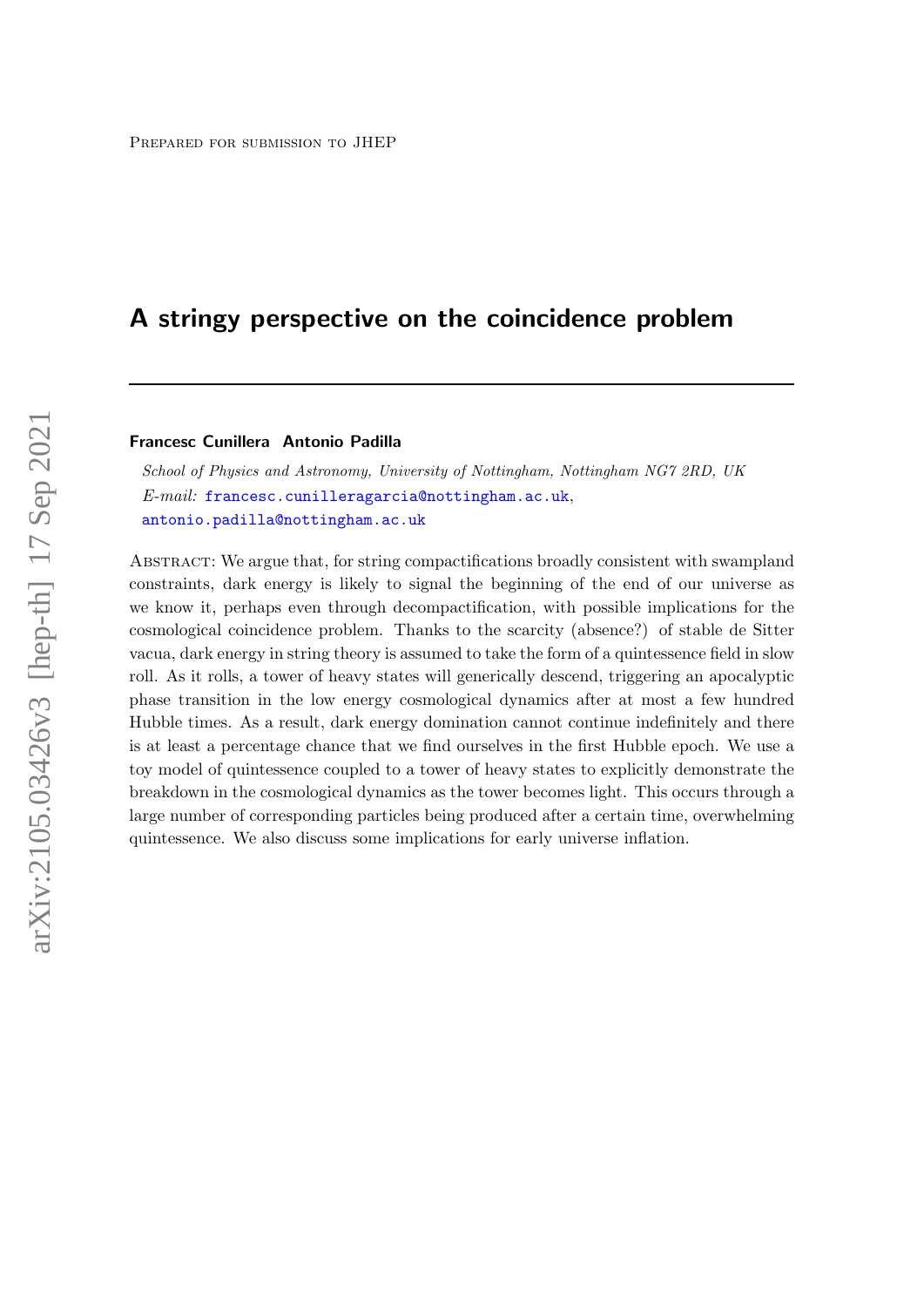### Contents

| 1 Introduction |              |
|----------------|--------------|
| 2 Generic idea | $\mathbf{D}$ |
| 3 A toy model  | $\bf{5}$     |
| 4 Discussion   | 10           |

# <span id="page-1-0"></span>1 Introduction

A slew of observations, from supernova [\[1,](#page-11-0) [2\]](#page-11-1) to the cosmic microwave background [\[3\]](#page-11-2), point to a standard model of cosmology in which the universe was dominated by radiation at early times, then by matter, before entering the current phase of dark energy domination. The microscopic origin of dark energy has not been established although on cosmological scales we know that it behaves like a fluid whose equation of state is very close to  $\omega_{DE} \approx -1$ [\[4\]](#page-11-3). This leads to a near constant energy density, consistent with a cosmological constant [\[5\]](#page-11-4) or a slowly rolling quintessence field [\[6–](#page-12-0)[8\]](#page-12-1). Assuming the underlying physics is governed by quantum field theory, the density of dark energy should be boosted by the energy of the quantum vacuum to values far in excess of those we observe, a puzzle normally referred to as the cosmological constant problem (for reviews see  $[9-12]$  $[9-12]$ ). A related but qualitatively distinct puzzle is the *cosmological coincidence problem*. This is usually presented as a simple question: why now? [\[13,](#page-12-4) [14\]](#page-12-5) Why do we happen to live at a time when the energy density of matter and dark energy are roughly comparable? It is this latter problem that we seek to discuss in this paper, in the context of string compactifications and a consistent theory of quantum gravity.

Let us unpack the problem in a little more detail. The total age of the universe is estimated to be around 13.7 Gyrs [\[3\]](#page-11-2). The early phase of radiation domination represents only a small fraction of that history, giving way to matter after around 51 Kyrs, at a redshift of  $z_{eq} \approx 3400$ . The transition to dark energy domination occurred much later, after around 3.5 Gyrs, at a redshift of  $z_{de} \approx 0.5$ . This represents roughly a quarter of the universe's current lifetime [\[15\]](#page-12-6). This means that the universe has been matter dominated for a significant fraction of its history, so much so that its density today is still comparable to that of dark energy.

Why is this a problem? The issue is the rate at which dark energy dilutes in comparison to matter, if indeed it dilutes at all. If dark energy is a cosmological constant, as in the standard ΛCDM cosmology, its energy density remains constant while the energy density of matter falls off exponentially quickly once we enter the accelerating phase. If we take the standard scenario at face value, dark energy will dominate indefinitely. It seem implausible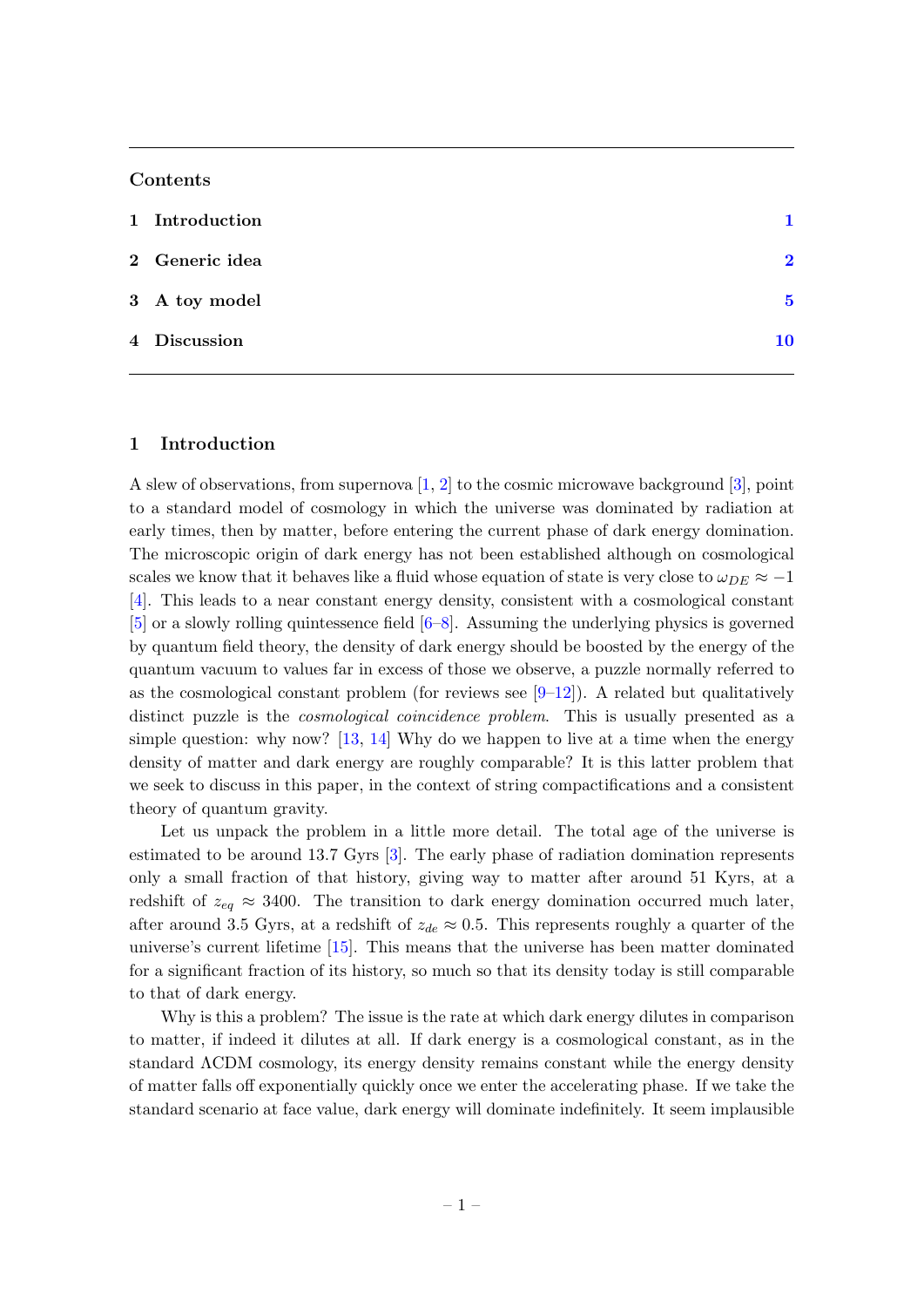that we should find ourselves so close to the dawn of dark energy domination, within a single Hubble time. By way of comparison, we note that planetary orbits are expected to exist for another  $10^5$  Hubble times [\[16\]](#page-12-7).

There have been several proposals that touch upon aspects of this problem (see [\[15\]](#page-12-6)). These range from anthropic considerations [\[17–](#page-12-8)[20\]](#page-12-9) to k-essence scenarios where dark energy is triggered by matter-radiation equality, coming to dominate within a few billion years [\[21–](#page-12-10)[23\]](#page-12-11). Although the latter go some way to explaining the (limited) duration of the matter dominated epoch, they do not address the main question of why we happen to find ourselves so close to the dawn of dark energy domination.

This particular question can be addressed in apocalyptic fashion by bringing the universe to a rapid conclusion. The basic idea is that dark energy domination begins with acceleration before triggering cosmic Armageddon, within a few efolds. The solution to the coincidence problem follows because the accelerated epoch is cut short - it does not go on indefinitely and endures for a similar time to matter domination. This was shown to occur in phantom cosmologies [\[20,](#page-12-9) [24\]](#page-12-12), linear quintessence [\[20,](#page-12-9) [25\]](#page-12-13) and sequestering scenarios [\[26\]](#page-12-14). The purpose of this paper is to investigate the extent to which string theory may point to a similar resolution of the coincidence problem via the swampland conjectures [\[27–](#page-12-15)[31\]](#page-12-16). Our goal is to be as generic as possible - some closely related ideas can, of course, be found in the swampland cosmology paper [\[35\]](#page-13-0) and in [\[36\]](#page-13-1), in the context of the Ijjas-Steinhardt cyclic models [\[37\]](#page-13-2).

#### <span id="page-2-0"></span>2 Generic idea

We begin with the distance conjecture [\[29,](#page-12-17) [32](#page-13-3)[–34\]](#page-13-4), which is one of the most well studied and least controversial of the swampland conjectures (see also  $[41-43, 45-48, 55]$  $[41-43, 45-48, 55]$  $[41-43, 45-48, 55]$  $[41-43, 45-48, 55]$  $[41-43, 45-48, 55]$  $[41-43, 45-48, 55]$ ). This states the following: consider two points in field space,  $\phi_0$  and  $\phi_0 + \Delta \phi$ , separated by a geodesic distance  $\Delta\phi$ . As  $\Delta\phi \rightarrow \infty$ , there exists an infinite tower of states whose mass become exponentially light,

<span id="page-2-2"></span>
$$
m(\phi_0 + \Delta \phi) \sim m(\phi_0) e^{-\beta \frac{|\Delta \phi|}{M_{Pl}}} \tag{2.1}
$$

for some positive constant,  $\beta$ , that we typically expect to be  $\mathcal{O}(1)$ . The offending tower of states is often associated with Kaluza-Klein modes or winding modes, depending on the direction of motion in moduli space. For this reason, we take the initial mass  $m(\phi_0)$ to be given by the scale of compactification,  $1/R$ , which could be as low as a few meV in a braneworld setting where Standard Model fields are confined to a 3-brane, although generically we expect it to be much larger, perhaps even just short of the Planck scale,  $M_{Pl} \sim 10^{18}$  GeV.

In its refined form, the de Sitter swampland conjecture [\[38–](#page-13-10)[40\]](#page-13-11) concerns the form of the potential  $V(\phi)$  for scalar fields in a low energy effective theory. Assuming the effective theory is obtained from a consistent theory of quantum gravity, the potential must satisfy either

<span id="page-2-1"></span>
$$
|\nabla V| \ge \frac{c}{M_{Pl}} V \tag{2.2}
$$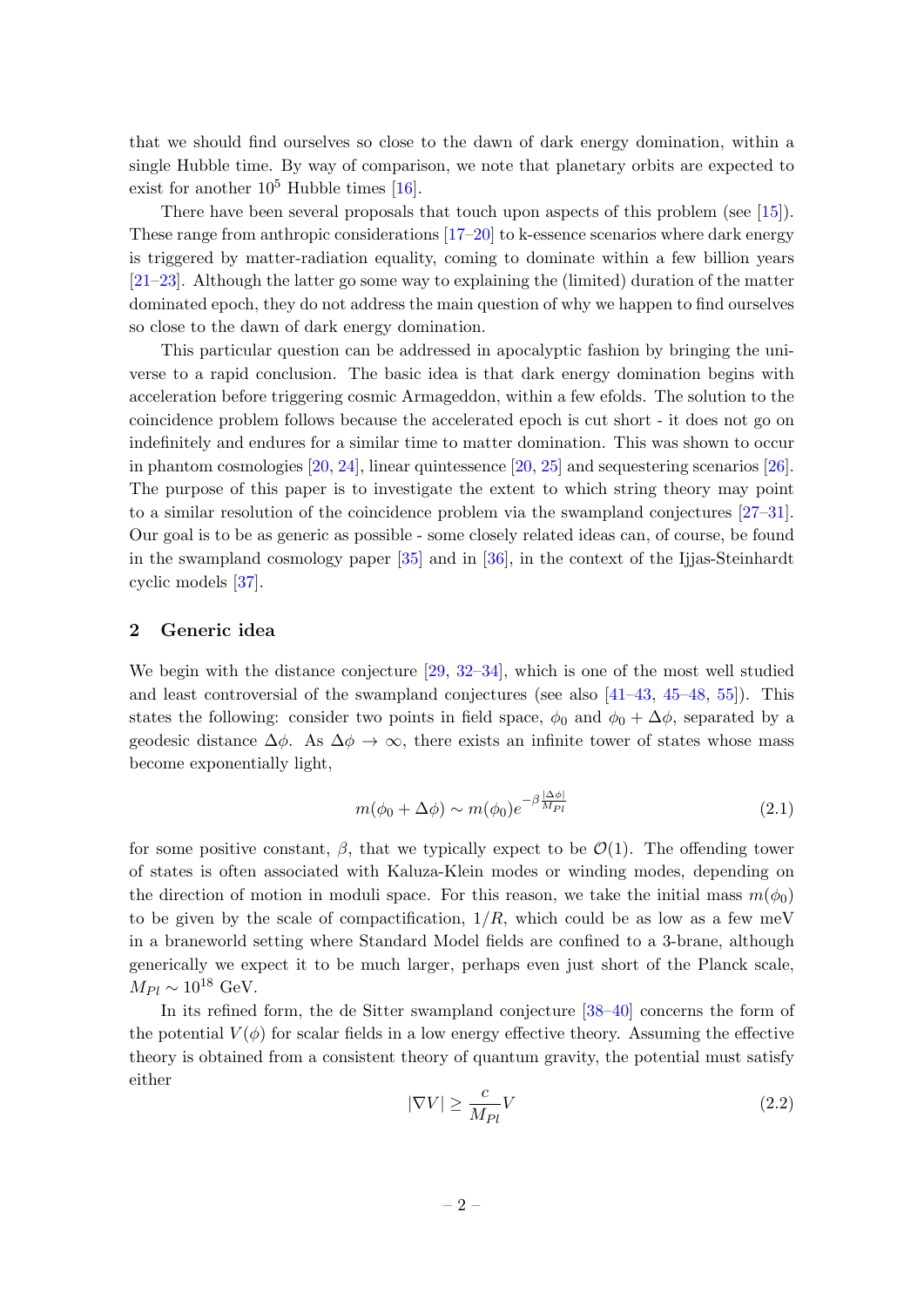or

<span id="page-3-0"></span>
$$
\min\left(\nabla_i \nabla_j V\right) \le -\frac{c'}{M_{Pl}^2} V\tag{2.3}
$$

where c, c' are universal positive constants of  $\mathcal{O}(1)$  and min  $(\nabla_i \nabla_j V)$  is the minimum eigenvalue of the corresponding Hessian. Note that the conjecture forbids the existence of stable de Sitter vacua in string theory, for which we would have to have  $V > 0$ . It does, however, allow for de Sitter vacua with a tachyonic instability of order the corresponding Hubble time  $H^{-1} \sim M_{Pl}/\sqrt{V}$ . Some constraints on the scale of the tachyon were recently derived in the context of 10D supergravity [\[64\]](#page-14-0).

The absence of stable de Sitter vacua points towards a dynamical model of dark energy. Of course, building a reliable model of quintessence within string theory is not without its own challenges [\[63\]](#page-14-1). Nevertheless, we begin with a model of quintessence as a canonical scalar field,  $\phi$ , moving under the influence of a potential V. Here we imagine that quintessence is generically described by the saxions of string theory with a non-compact field range. The energy density and pressure stored in the field are given respectively by  $\rho _{\phi }=\frac{1}{2}% \int\limits_{0}^{2\left| \phi \right| ^{2}}\left\vert \phi \right\vert ^{2}d\Omega _{0}^{2}$  $\frac{1}{2}\dot{\phi}^2 + V$  and  $p_{\phi} = \frac{1}{2}$  $\frac{1}{2}\dot{\phi}^2 - V$ . The dynamics of the scalar is governed by the following field equation

$$
\ddot{\phi} + 3H\dot{\phi} + V'(\phi) = 0 \tag{2.4}
$$

where  $H(t)$  is the Hubble parameter and "dot" denotes differentiation with respect to cosmological time. Our goal is to argue that dark energy domination is relatively short lived on account of the motion of the field towards the infinite points in moduli space. Any motion of the field prior to dark energy domination will only reduce the amount it is allowed to move afterwards, bringing dark energy to an even quicker conclusion. Therefore, the most conservative scenario is to assume negligible motion of the moduli fields until dark energy finally begins to dominate. This is, in any event, likely as the field will be held up by Hubble friction.

Once the dark energy field has come to dominate, to be compatible with the observed equation of state, it must be in slow roll,  $\frac{1}{2}\dot{\phi}^2 \ll V$ ,  $|\ddot{\phi}| \ll 3H|\dot{\phi}|$ . Furthermore, we may assume that  $H \approx H_0 \sim 10^{-33} \text{ eV} \sim 10^{-60} M_{Pl}$ . With these approximations, consider the field excursion in a short time  $\delta t$ . This is given by

$$
\delta\phi \approx -\frac{V'}{3H_0}\delta t\tag{2.5}
$$

If we accept the refined de Sitter conjectures, then one of  $(2.2)$  or  $(2.3)$  must hold. Let's assume we satisfy the condition on the gradient, given by [\(2.2\)](#page-2-1). It now follows that

$$
|\delta\phi| \gtrsim \frac{c}{M_{Pl}} \frac{V}{3H_0} \delta t \sim \mathcal{O}(1) M_{Pl} H_0 \delta t \tag{2.6}
$$

where we have used the Friedmann equation during dark energy domination  $H_0^2 \approx \frac{\rho_\phi}{3M}$  $\frac{\rho_{\phi}}{3M_{Pl}^2} \approx$  $\frac{V}{3M_{Pl}^2}$  and the fact that c is assumed to be  $\mathcal{O}(1)$ . We immediately see that the dark energy field rolls roughly a Planck unit in a Hubble time. We now consider the implications for the distance conjecture  $(2.1)$ , assuming the tower of new states are initially very heavy,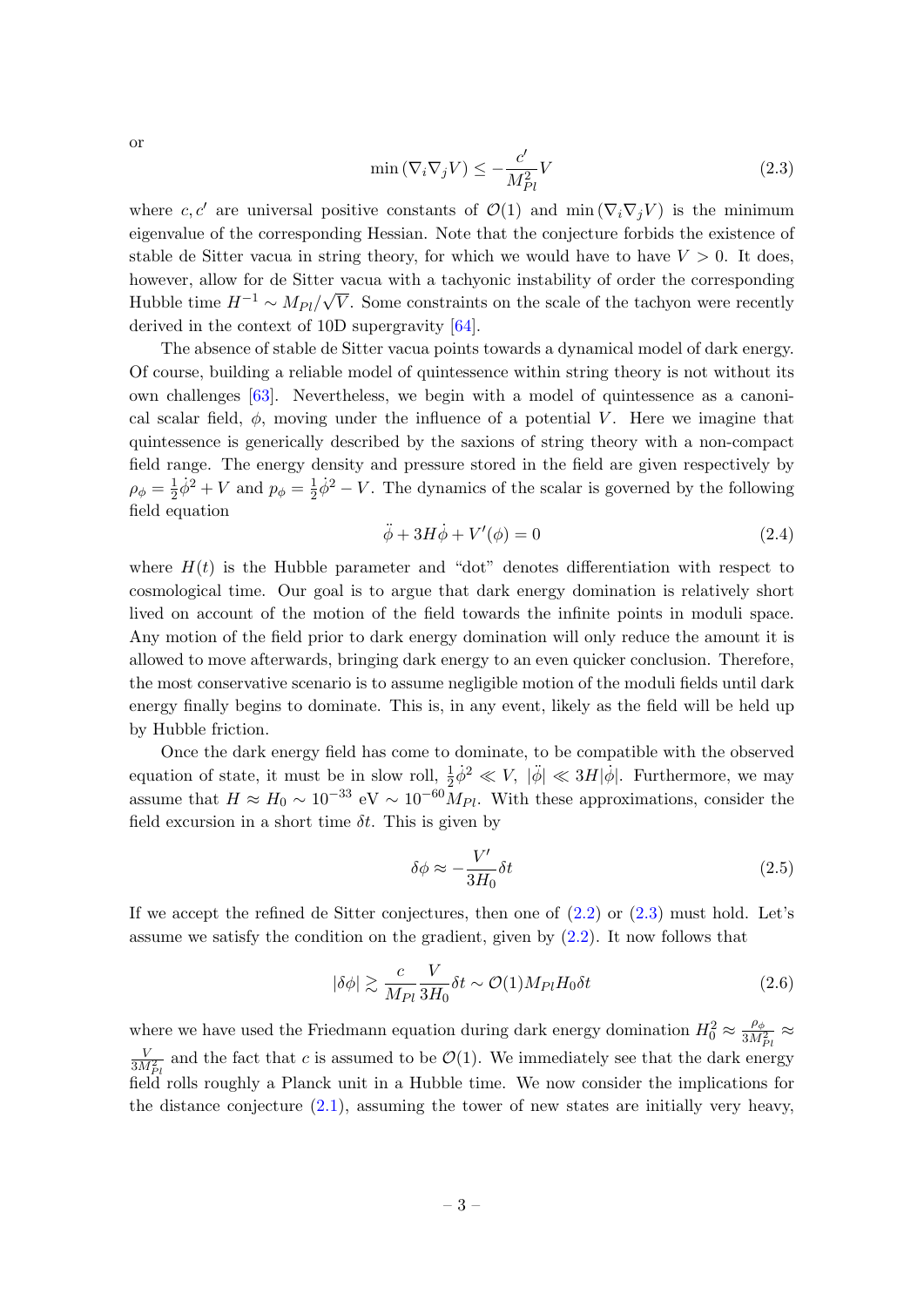with masses  $m(\phi_0) \sim M_{Pl}$  close to the Planck scale. After a single Hubble time, the dark energy field will move by around one Planck unit. This only corresponds to a fractional change in the masses in the tower, and certainly not enough to contaminate the low energy physics.

How far is the field allowed to roll before we have to start worrying about it? In the local neighbourhood of the Earth the field should not be displaced from  $\phi_0$  by more than around 30 Planck units. Anything more than that would bring the mass of the tower down from Planck scale to the scale of collider physics, opening up the possibility of producing these states at the LHC. Of course, the details of this depend on the nature of the coupling between the tower and the Standard Model fields. Furthermore, none of these considerations are relevant on cosmological scales, where we can certainly allow the field to move much further. To ensure that the tower remains decoupled from the low scale cosmological dynamics, we conservatively impose a maximum displacement of  $|\Delta\phi|_{\text{max}} \sim \frac{M_{Pl}}{\beta} \ln(M_{Pl}/H_0)$ . For  $\beta \sim \mathcal{O}(1)$  this corresponds to a displacement of around 140 Planck units. Assuming the field continues to roll a Planck unit in every Hubble time, we see that the tower of states will trigger a transition in the cosmological dynamics after no more than  $\mathcal{O}(100)$  Hubble times. The coincidence problem isn't solved but it is significantly ameliorated. If a generic model of dark energy is destined to last at most  $\mathcal{O}(100)$  Hubble epochs, and all epochs are equally probable, we might expect there to be at least a percentage chance that we find ourselves in the first epoch. By way of comparison, we note that when Leicester City won the premier league in 2016, they started the season as 5000-1 outsiders.

What if we assume that we satisfy the second of the two de Sitter swampland criteria  $(2.3)$ , rather than the first  $(2.2)$ ? If the condition on the gradient  $(2.2)$  is violated, but the condition on the Hessian [\(2.3\)](#page-3-0) holds the dark energy field may move considerably less than a Planck unit in a Hubble time. In fact, if we imagined the field sitting in a region where the gradient of the potential is negligible, we might even imagine it staying there indefinitely, giving a neverending period of dark energy. However, this conclusion is too quick. Quantum fluctuations will guarantee a displacement in the field of at least  $\mathcal{O}(H_0)$ in the first Hubble time. This initial displacement will grow thanks to the fact that the Hessian condition implies a tachyonic mass for the fluctuations in the dark energy field,  $\mu^2 = V''(\phi) < 0$  with  $|\mu^2| \gtrsim \frac{c'}{M^2}$  $\frac{c'}{M_{Pl}^2}V \approx 3c'H_0^2$ . For  $c' \sim \mathcal{O}(1)$ , the corresponding instability can be as slow as a Hubble time but even so, its effect is amplified over several Hubble times by exponential growth. There are two possibilities: the first is that the instability triggers a rapid transition which brings the acceleration to a premature end (as desired for the coincidence problem). This could occur, for example, by the potential changing sign so that we no longer have a quasi de Sitter expansion. Alternatively, the background cosmology could remain roughly unchanged, at least beyond a few Hubble times. If this is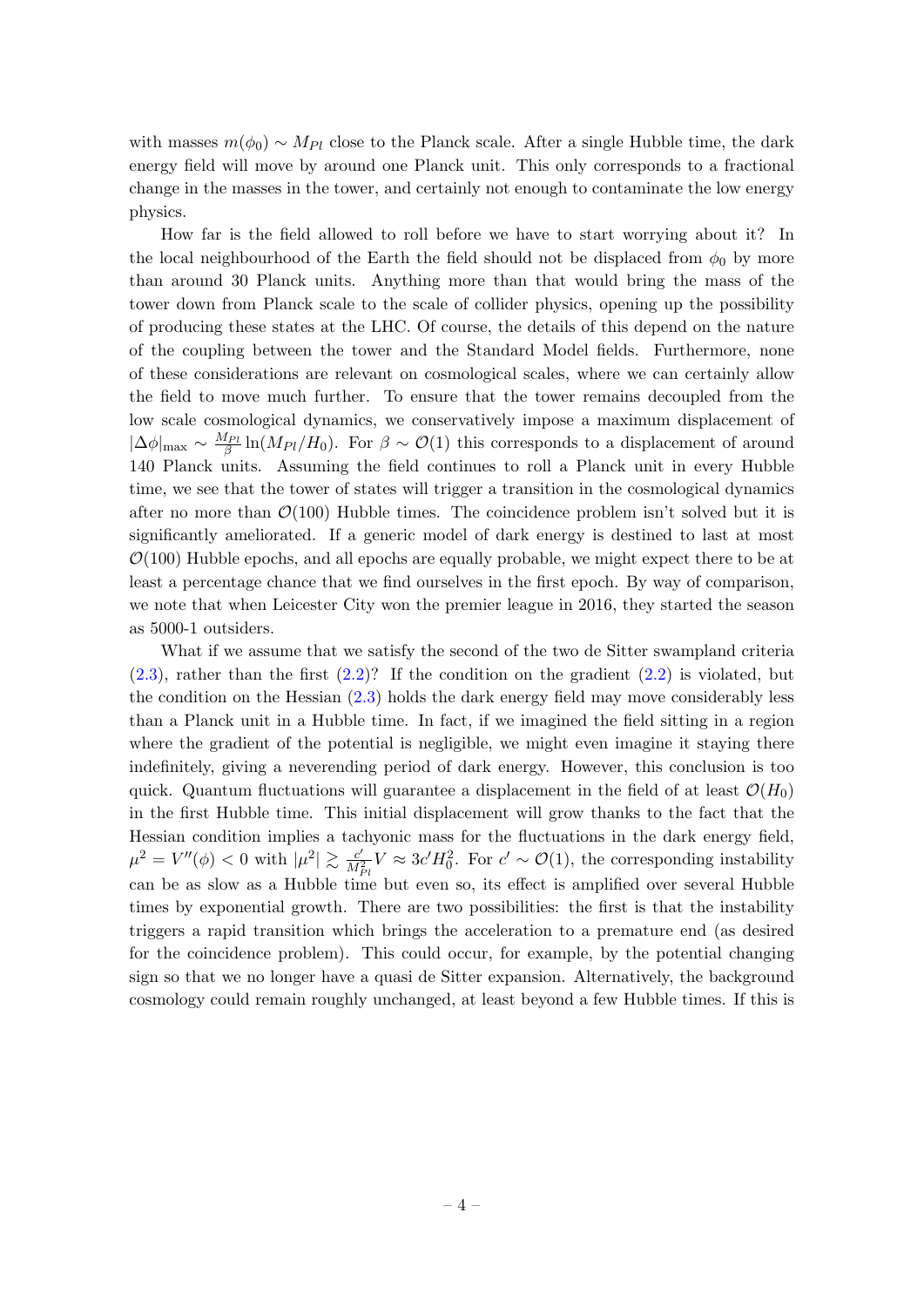the case, the tachyonic instability amplifies the initial displacement to a value

$$
|\delta\phi| \gtrsim H_0 e^{\mathcal{O}(1)H_0 \delta t} \tag{2.7}
$$

In the latter scenario, the tower of massive states would remain decoupled from the cosmological dynamics until  $|\delta \phi| \approx |\Delta \phi|_{\text{max}} \sim \frac{M_{Pl}}{\beta} \ln(M_{Pl}/H_0)$ , at which point a transition is inevitable. For  $\beta \sim \mathcal{O}(1)$ , this will occur within at most  $\ln[M_{Pl}/H_0 \ln(M_{Pl}/H_0))] \sim 143$ Hubble times, so our conclusions are unchanged, and the coincidence problem isn't as serious as we previously thought.

Of course, the de Sitter conjecture is less well established than the distance conjecture, and, in the simplest scenarios, may even be at odds with local measurements of  $H_0$  [\[65\]](#page-14-2). With this in mind, what can we say if we deny the validity of both criteria  $(2.2)$  and [\(2.3\)](#page-3-0) and abandon the de Sitter conjecture altogether? In this instance, we cannot rule out the possibility that the current phase of acceleration is approaching a stable de Sitter configuration in which dark energy continues for an exponentially large number of Hubble epochs. If this is the case, then the coincidence problem is as problematic as ever. However, we might tentatively speculate that the de Sitter conjecture is really a statement about what is *generic* within consistent models of dark energy within string theory. Of course, it is much too early to make any definitive statement in this regard. Nevertheless, if it happens to be true that the generic scenarios are those for which one of the criteria  $(2.2)$ or [\(2.3\)](#page-3-0) hold, our results go through and the coincidence problem is tamed. We might also worry about the fact we have assumed dark energy to be a single canonical scalar. However, we expect this to capture the generic dynamics of fields moving through moduli space, with our canonical scalar tangential to the trajectory and all the orthogonal directions stabilised.

#### <span id="page-5-0"></span>3 A toy model

To better understand how an accumulation of light states can impact the cosmological evolution at late times, we consider a toy model of dark energy described by the following Lagrangian

$$
\mathcal{L} = -\frac{1}{2}(\partial\phi)^2 - \mu^4 e^{-\frac{\alpha\phi}{M_{Pl}}} + \sum_{n=1}^{\infty} -\frac{1}{2}(\partial\varphi_n)^2 - \frac{1}{2}n^2 M_{KK}^2 e^{-2\frac{\beta\phi}{M_{Pl}}} \varphi_n^2
$$
(3.1)

Here  $\phi$  is the quintessence field, driving dark energy, taken to be in slow roll on a runaway potential of the form  $\mu^4 e^{-\frac{\alpha\phi}{M_{Pl}}}$  where  $\mu^4 = 3M_{pl}^2H_0^2$  is the scale of dark energy and  $\alpha$  is some order one positive number. To be compatible with observations we require  $\alpha < 0.6$ [\[35\]](#page-13-0), which is not in conflict with the swampland constraints on the potential [\(2.2\)](#page-2-1) and [\(2.3\)](#page-3-0). In addition we have a tower of heavy states,  $\varphi_n$ , whose masses are originally set by some high scale  $M_{KK}$  (imagined to be the Kaluza-Klein scale associated with the compact

<span id="page-5-1"></span><sup>&</sup>lt;sup>1</sup>To leading order, the scalar satisfies an equation  $\ddot{\phi} + 3H_0\dot{\phi} - |\mu^2|\phi = 0$ , where we recall that  $\mu^2 =$  $V''(\phi) < 0$  with  $|\mu^2| \gtrsim \frac{c'}{M_{Pl}^2} V \approx 3c'H_0^2$ . The general solution is then given by a sum of exponentials  $e^{\lambda \pm t}$ where  $\lambda_{\pm} = \frac{-3H_0 \pm \sqrt{9H_0^2 + 4|\mu^2|}}{2}$ , which includes a growing mode, with  $\lambda_{+} \gtrsim H_0$ , thanks to the tachyonic √ instability with  $|\mu^2| \gtrsim H_0^2$ .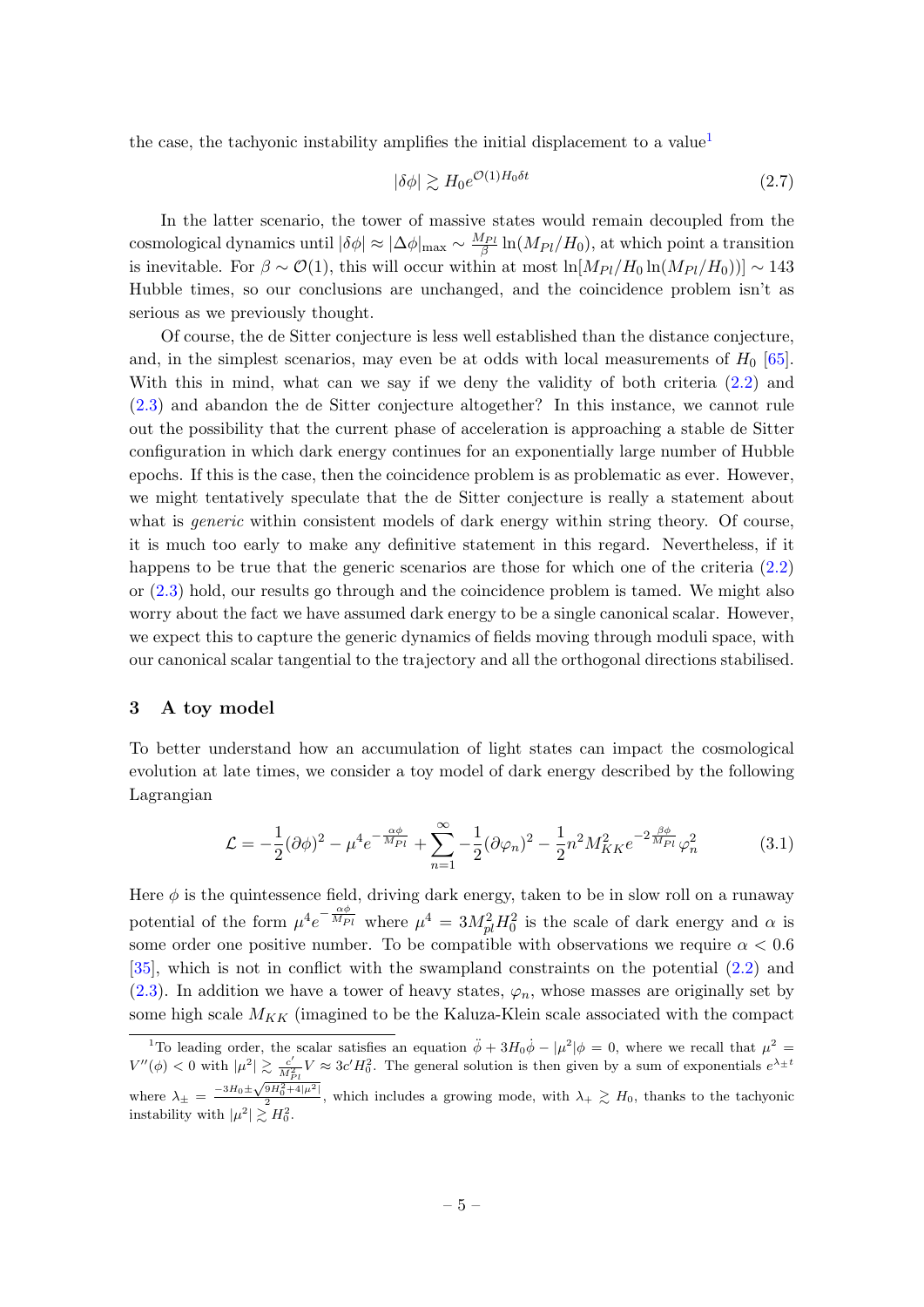internal manifold), becoming exponentially light as the dark energy field,  $\phi$ , rolls off to infinity. The rate at which the tower becomes light is set by the coupling  $\beta$ , which is also assumed to be order one and positive.

At the dawn of dark energy domination, at time  $t_0$ , we assume that the quintessence field is far away from the tails of the exponentials,  $\phi \sim \phi_0 \ll M_{Pl}/\alpha$ ,  $M_{Pl}/\beta$ . Since the effective mass of the Kaluza-Klein tower,  $M_{KK}e^{-\frac{\beta\phi_0}{M_{Pl}}}\sim M_{KK}\gg H_0$  is high in this regime, far above the scale of the cosmological evolution, the Kaluza-Klein states are decoupled from the dynamics. As a result, the quintessence field satisfies the following classical equation of motion on a homogenous and isotropic background

$$
\ddot{\phi} + 3H\dot{\phi} - \frac{\alpha}{M_{Pl}}\mu^4 e^{-\frac{\alpha\phi}{M_{Pl}}} = 0
$$
\n(3.2)

For a quasi-de Sitter expansion, with  $H \approx H_0$ , we find that  $\phi \approx \phi_0 + \lambda(t - t_0)$  where

$$
\lambda = \frac{\alpha \mu^4}{3M_{Pl}H_0} = \alpha M_{Pl}H_0 < M_{Pl}H_0
$$
\n(3.3)

This approximation works well as long as  $\Delta \phi < M_{Pl}/\alpha$ , or equivalently,  $\Delta t < H_0^{-1}/\alpha^2$ . Of course, acceleration will continue beyond this time, only at a lower scale. There is a wealth of literature on the dynamics of similar quintessence models (for a review, see [\[4\]](#page-11-3)). In this letter, we wish to briefly explore another effect that is far less well studied - the time dependence on the mass of the Kaluza-Klein tower as the field begins to slowly roll. On the quasi-de Sitter background with constant curvature, this is given by

$$
M_{KK}^{\text{eff}}(t) = M_{KK} e^{-\frac{\beta s}{M_{Pl}}} \approx M_{KK} e^{-\epsilon(t - t_0)}
$$
\n(3.4)

where  $\epsilon = \beta \lambda / M_{Pl} = \alpha \beta H_0$ . This will drive particle production in the Kaluza-Klein sector, kicking in as soon as the states stop being decoupled,  $M_{KK}^{\text{eff}}(t) \lesssim H_0$ . A complete analysis of this phenomena requires a detailed numerical study of particle creation on the dynamical background, taking into account the effect of the time varying mass and the de Sitter cosmology. This work [\[50\]](#page-13-12) is now underway but beyond the scope of the current letter. To get some immediate insight into what might happen we neglect the curvature of the background spacetime and focus on the particle production due to a mass varying exponentially with time on a Minkowski geometry. Crucially, these approximations allow us to make *preliminary* analytic estimates but we should also acknowledge their limitations. In particular, we are implicitly assuming that the dark energy field, which feeds into the effective mass of the Kaluza Klein tower, continues to evolve linearly in time beyond the first Hubble epoch. In truth, the Hubble scale changes and the dark energy field picks up additional temporal dependence which may affect some of the details. Also, we are neglecting the effect of spacetime curvature. This is less of an issue, as our interest here is on the effect of the changing mass of the Kaluza-Klein tower, as opposed to the effect of quantum fields propagating on de Sitter. We also expect this approximation to accurately capture the physics on sub-horizon scales.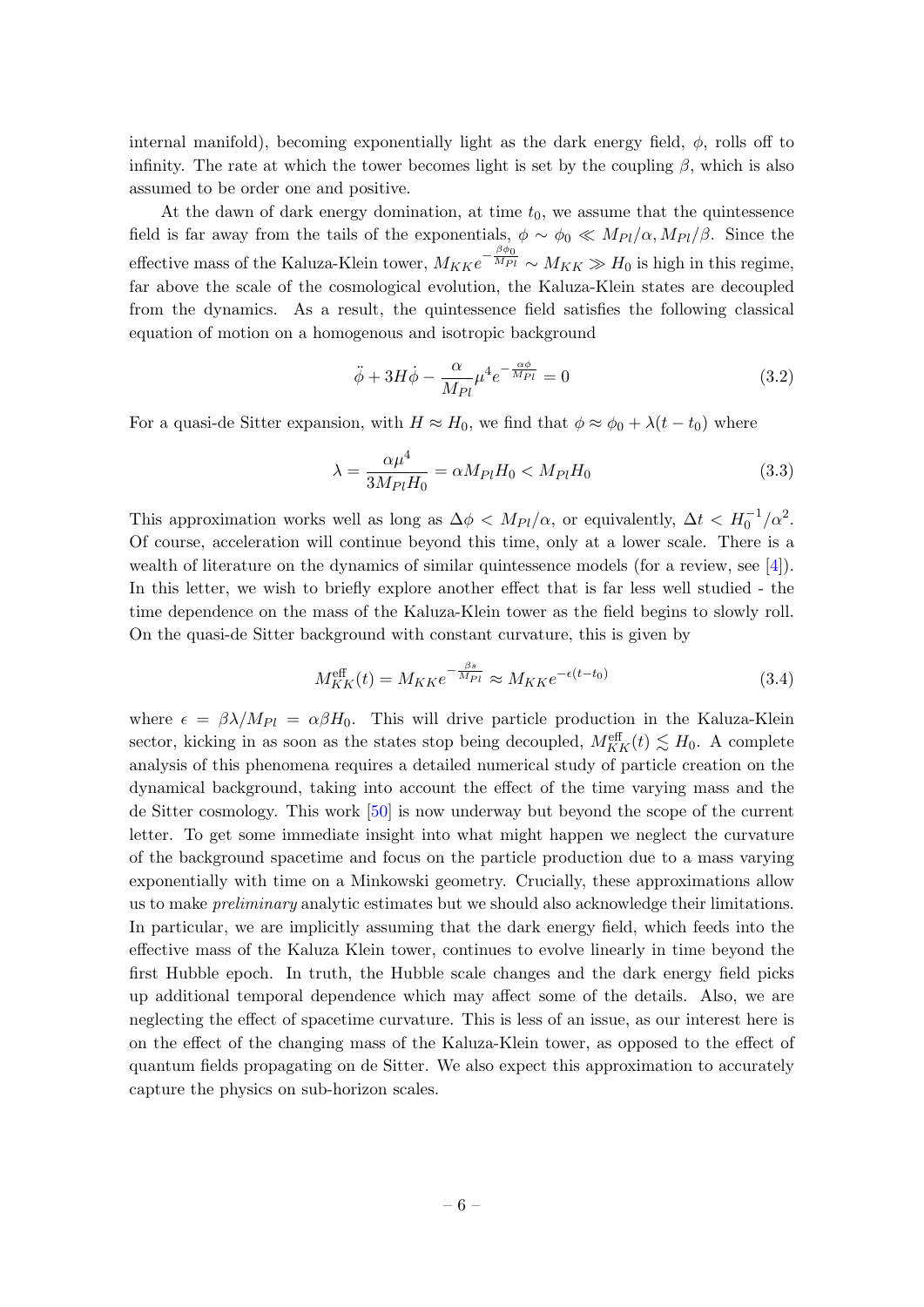With these caveats in mind, let us take a closer look at the nth state in the Kaluza-Klein tower on a Minkowski background, whose dynamics described by the following Lagrangian

$$
\mathcal{L} = -\frac{1}{2}(\partial \varphi_n)^2 - \frac{1}{2}n^2 M_{KK}^2 e^{-2\epsilon t} \varphi_n^2
$$
 (3.5)

where we have also set  $t_0 = 0$  (without loss of generality). Our analysis follows the standard techniques reviewed in detail in [\[49\]](#page-13-13), whose conventions we also follow. As explained in [\[49\]](#page-13-13), the state operator for the quantum field can be expanded in terms of creation and annihilation operators,  $\hat{a}^{\dagger}_{\mathbf{k}}$  $_{\mathbf{k}}^{\dagger}$  and  $\hat{a}_{\mathbf{k}}$ , in the usual way,

$$
\hat{\varphi}_n(t, \mathbf{x}) = \frac{1}{\sqrt{2}} \int \frac{d^3 \mathbf{k}}{(2\pi)^{\frac{3}{2}}} \left[ e^{i\mathbf{k} \cdot \mathbf{x}} \bar{u}_k(t) \hat{a}_\mathbf{k} + e^{-i\mathbf{k} \cdot \mathbf{x}} u_k(t) \hat{a}_\mathbf{k}^\dagger \right]
$$
(3.6)

where "bar" denote the complex conjugate. The mode functions are governed by the equation for a time dependent harmonic oscillator

$$
\ddot{u}_k + \omega_k^2(t)u_k = 0, \qquad \omega_k^2(t) = k^2 + n^2[M_{KK}^{\text{eff}}(t)]^2
$$
\n(3.7)

and have solutions that are conveniently expressed in terms of Hankel functions (of the first kind)

<span id="page-7-0"></span>
$$
u_k(t) = AH_{i\mu}^{(1)}(z) + B\bar{H}_{i\mu}^{(1)}(z)
$$
\n(3.8)

where  $z = \frac{nM_{KK}}{\epsilon}e^{-\epsilon t}$  and  $\mu = \frac{k}{\epsilon}$  $\frac{k}{\epsilon}$ . Since  $[M_{KK}^{\text{eff}}(t)]^2 > 0$ , at any given time  $t_*$  we can define the instantaneous vacuum state  $|0\rangle_*$  as the lowest energy state of the Hamiltonian at that time. The mode functions that determine this state satisfy the boundary condition [\[49\]](#page-13-13)

$$
u_k(t_*) = \frac{1}{\sqrt{\omega_k(t_*)}}, \quad \dot{u}_k(t_*) = i\sqrt{\omega_k(t_*)}
$$
\n(3.9)

This fixes the constants in  $(3.8)$  so that

$$
A = \frac{\pi i e^{-\pi \mu}}{4\sqrt{\omega_k(t_*)}} \left[ z_* \bar{H}^{(1)}_{i\mu}(z_*) + \frac{\omega_k(t_*)}{\epsilon} i \bar{H}^{(1)}_{i\mu}(z_*) \right]
$$
(3.10)

$$
B = -\frac{\pi i e^{-\pi \mu}}{4\sqrt{\omega_k(t_*)}} \left[ z_* H_{i\mu}^{(1)\prime}(z_*) + \frac{\omega_k(t_*)}{\epsilon} i H_{i\mu}^{(1)}(z_*) \right]
$$
(3.11)

The mode functions that determine the "in" vacuum at the beginning of the dark energy era,  $u_k^{\text{in}}(t)$ , are given by these expressions for A, B with the choice  $t_* = 0$ . The mode functions  $u_k^{\text{out}}(t)$ , that determine the "out" vacuum at some later time, T, are given by the same formulae but with  $t_* = T$ . As usual, the two can be related by a Bogoliubov transformation, of the form  $u_k^{\text{in}}(t) = \alpha_k(T)u_k^{\text{out}}(t) + \beta_k(T)\bar{u}_k^{\text{out}}(t)$ . At time  $T > 0$ , the true vacuum state differs from the initial vacuum state, and so the latter contains particles. As explained in [\[49\]](#page-13-13), the mean particle number density for modes of momentum  $\bf{k}$  is  $N_k(T) = |\beta_k(T)|^2$  with corresponding energy density  $E_k(T) = \omega_k(T)N_k(T)$ . When we calculate this explicitly, it turns out that

$$
N_k(T) = \frac{\pi^2}{16} e^{-2\pi\mu} \epsilon^2 \left[ X^2 + Y^2 \right]
$$
 (3.12)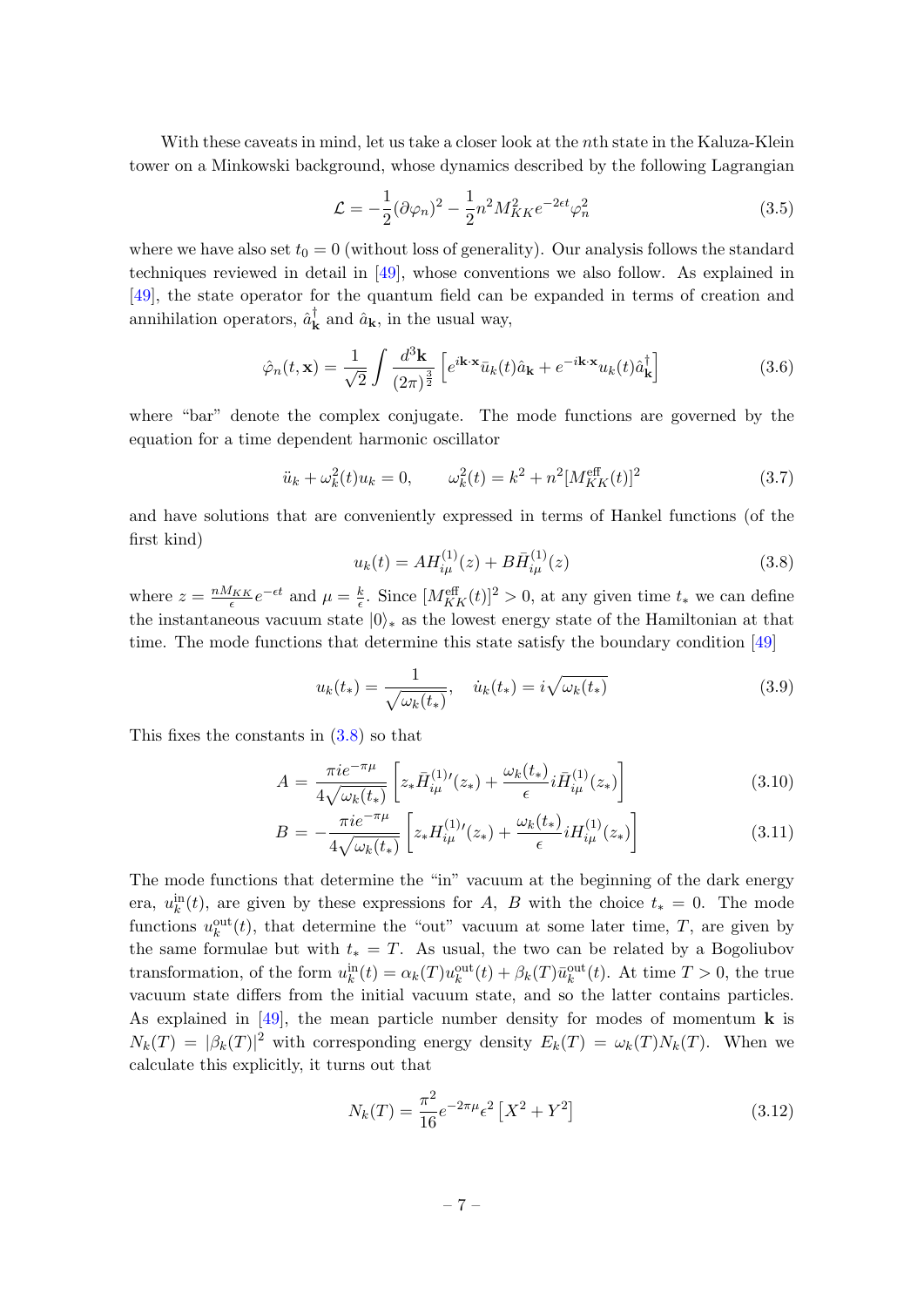where

$$
X = \text{Im}\left[\frac{z_{\text{in}}H_{i\mu}^{(1)}(z_{\text{in}})}{\sqrt{\omega_k(0)}}\frac{z_{\text{out}}\bar{H}_{i\mu}^{(1)}(z_{\text{out}})}{\sqrt{\omega_k(T)}} - \frac{\sqrt{\omega_k(0)}H_{i\mu}^{(1)}(z_{\text{in}})}{\epsilon}\frac{\sqrt{\omega_k(T)}\bar{H}_{i\mu}^{(1)}(z_{\text{out}})}{\epsilon}\right] \tag{3.13}
$$

and

$$
Y = \operatorname{Im}\left[\frac{z_{\text{in}}H_{i\mu}^{(1)}(z_{\text{in}})}{\sqrt{\omega_k(0)}}\frac{\sqrt{\omega_k(T)}\bar{H}_{i\mu}^{(1)}(z_{\text{out}})}{\epsilon} - \frac{\sqrt{\omega_k(0)}\bar{H}_{i\mu}^{(1)}(z_{\text{in}})}{\epsilon}\frac{z_{\text{out}}\bar{H}_{i\mu}^{(1)}(z_{\text{out}})}{\sqrt{\omega_k(T)}}\right] \tag{3.14}
$$

Here  $z_{\text{in}} = \frac{nM_{KK}}{\epsilon}$  and  $z_{\text{out}} = \frac{nM_{KK}}{\epsilon}e^{-\epsilon T}$ . We can obtain estimates for the energies stored in different momentum modes by using the approximations for Bessel and Hankel functions given in [\[51\]](#page-13-14). In particular, we note that for large  $z \gg \mu^2 + 1$ , we have the following asymptotic expansion

<span id="page-8-0"></span>
$$
H_{i\mu}^{(1)}(z) \approx \sqrt{\frac{2}{\pi z}} e^{\frac{\mu \pi}{2} + i(z - \frac{\pi}{4})} \left[ 1 + \frac{4\mu^2 + 1}{8iz} + \dots \right]
$$
 (3.15)

To obtain an approximation in the opposite limit, for small z, we recall that  $H_{i\mu}^{(1)}(z) =$  $e^{\mu \pi} J_{i\mu}(z) - J_{-i\mu}(z)$  $\frac{\mu(z)-J-i\mu(z)}{\sinh \mu\pi}$  and use the fact that

<span id="page-8-1"></span>
$$
J_{i\mu}(z) \approx \frac{e^{i\mu \ln \frac{z}{2}}}{\Gamma(1+i\mu)} \left[ 1 - \frac{z^2}{4(1+i\mu)} + \frac{z^4}{32(1+i\mu)i\mu} + \ldots \right]
$$
(3.16)

whenever  $0 < z \ll \sqrt{|\mu| + 1}$ .

For high momentum modes, with  $k \to \infty$ , we find that  $E_k \sim \frac{n^4 M_{KK}^4 \epsilon^2}{4k^5}$  $\frac{M_{KK}^4 \epsilon^2}{4k^5} \left[ \cosh^2 \epsilon t - \cos^2 kt \right] e^{-2\epsilon t}.$ As expected, these modes are suppressed, being insensitive to the change in the mass of the field. For modes of lower momentum, it is instructive to display the changes in the energy stored in each mode in a characteristic plot, such as the one shown in FIG. [1.](#page-9-0) The plot shows the energy profile for modes running over a range of different momenta. We also vary over the initial mass of the scalar,  $nM_{KK}$ , or equivalently, over the level in the Kaluza-Klein tower. For the  $\varphi_n$  particles, at level n, we see that the total energy density at late times is dominated by modes of momentum  $k \lesssim \epsilon$ , with significant particle production kicking in at a time  $t_n \sim \frac{1}{\epsilon}$  $\frac{1}{\epsilon} \ln \left( \frac{nM_{KK}}{\epsilon} \right)$ . Using [\(3.15\)](#page-8-0) and [\(3.16\)](#page-8-1), we can estimate the energy stored in the low energy modes analytically, for  $t \gg t_n$ . Since  $nM_{KK}e^{-\epsilon t} \ll \epsilon \ll nM_{KK}$ and  $k \lesssim \epsilon$ , we have  $z_{\text{out}} \ll 1 \ll z_{\text{in}}$  and  $\mu \lesssim 1$ , so that the energies approximate as

$$
E_k \approx \frac{ke^{-\frac{k\pi}{\epsilon}}}{2\sinh\left(\frac{k\pi}{\epsilon}\right)}\tag{3.17}
$$

In deriving this, we have used the relation  $|\Gamma(i\mu)|^2 = \pi/\mu \sinh \mu \pi$ , which follows from Euler's reflection formula and the fact that  $\Gamma(-i\mu) = \overline{\Gamma(i\mu)}$ . To obtain an estimate for the total energy density stored in  $\varphi_n$  particles at late times  $(t \gg t_n)$ , we simply integrate this result over all momentum. The result is

$$
\rho_n = \int d^3 \mathbf{k} E_k \approx \frac{\pi}{60} \epsilon^4 \tag{3.18}
$$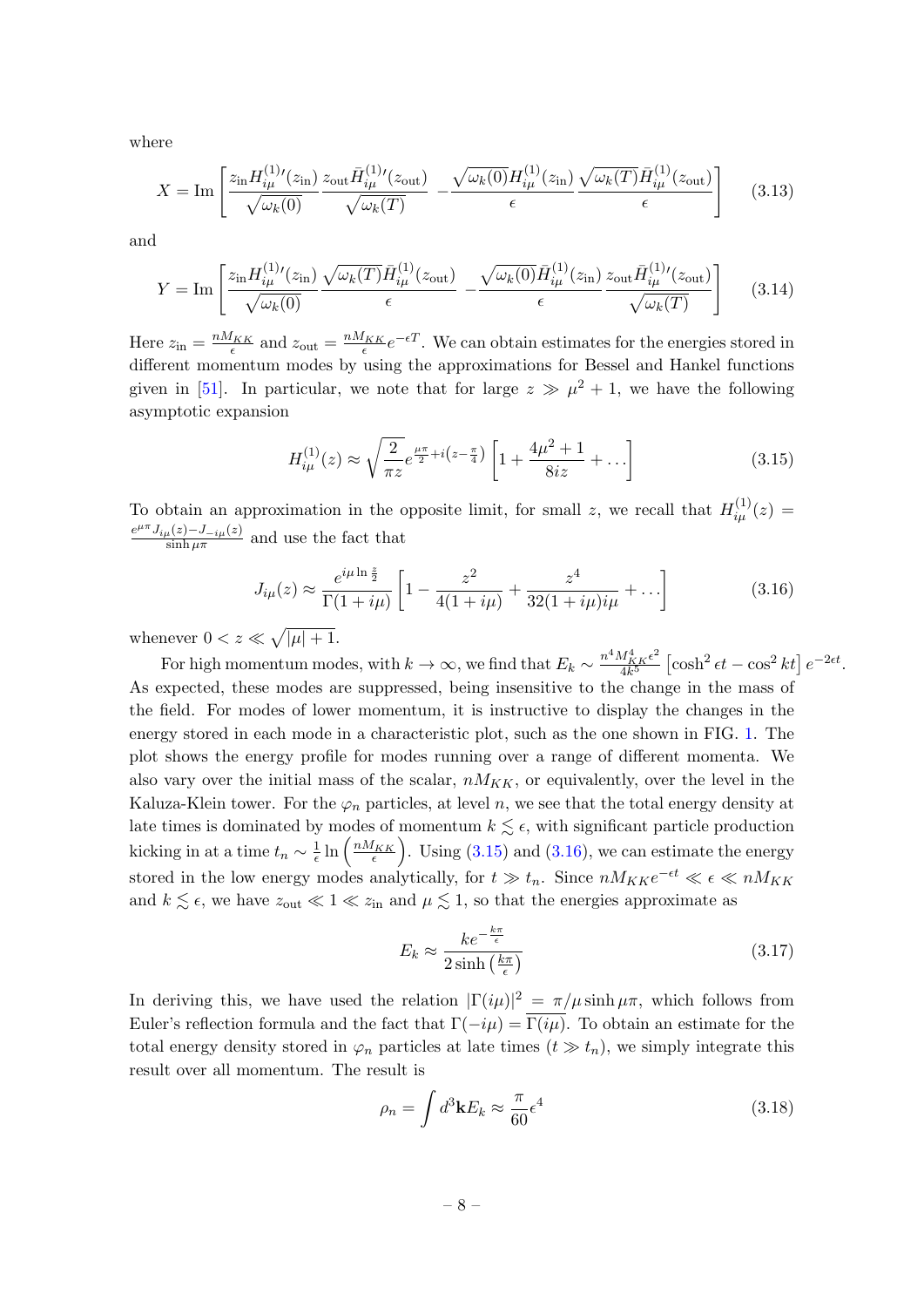

<span id="page-9-0"></span>Figure 1. Plot of energy versus time for a range of scalar modes of different momentum and different values for the initial mass. These particular plots were produced using Maple 2020 and a numerical value of  $\epsilon = 0.01$ .

By itself, this would only have a tiny effect on the cosmological background, since  $\epsilon^4$  =  $(\alpha\beta)^4 H_0^4$ , far below the scale of the critical density of the universe during the dark energy era,  $M_{Pl}^2 H_0^2$ . Of course, the formula will receive additional corrections from the fact that the fields are actually propagating on a dynamical cosmological background, as opposed to Minkowski, although these are likely to be similarly suppressed, especially if  $\alpha\beta \gtrsim 1$ . Nevertheless, by the time we have reached time  $t_N \sim \frac{1}{\epsilon}$  $\frac{1}{\epsilon} \ln \left( \frac{N M_{KK}}{\epsilon} \right)$  for some large N, we have started to produce particles for each of the first N levels in the Kaluza-Klein tower. The total energy density of all these particles, in this approximation, is given by

$$
\rho_{\text{total}}(t \sim t_N) = \sum_{n=1}^{N} \rho_n \approx \frac{N\pi}{60} \epsilon^4 \tag{3.19}
$$

This will start to affect the cosmological dynamics for  $N \sim N_{\text{crit}}$  where  $N_{\text{crit}} \sim \frac{M_{Pl}^2}{\epsilon^2}$ , at a time  $t_{\rm crit} \sim \frac{1}{\epsilon}$  $\frac{1}{\epsilon} \ln \left( \frac{N_{\text{crit}} M_{KK}}{\epsilon} \right)$ . If we assume  $\alpha \beta \sim \mathcal{O}(1)$ , then  $\epsilon \sim H_0$  and so  $N_{\text{crit}} \sim 10^{120}$ . Assuming  $M_{KK} \lesssim M_{Pl}$ , so that  $N_{\text{crit}} \gg \sqrt{N_{\text{crit}}} \gtrsim \frac{M_{KK}}{\epsilon}$ , we see that  $t_{\text{crit}} \lesssim \mathcal{O}(400)/H_0$ , √ confirming our expectation that the dark energy era will not last beyond a few hundred or so Hubble times, before the space begins to decompactify. If we lower the underlying Kaluza-Klein scale,  $M_{KK}$ , or consider models with  $\alpha\beta > 1$ , the dark energy era is cut short even earlier.

By the time dark energy succumbs to the extra dimensions, a huge number of particles species have already entered the low energy effective theory. We might be worried that this creates a "species problem" at some earlier time, lowering the scale at which gravity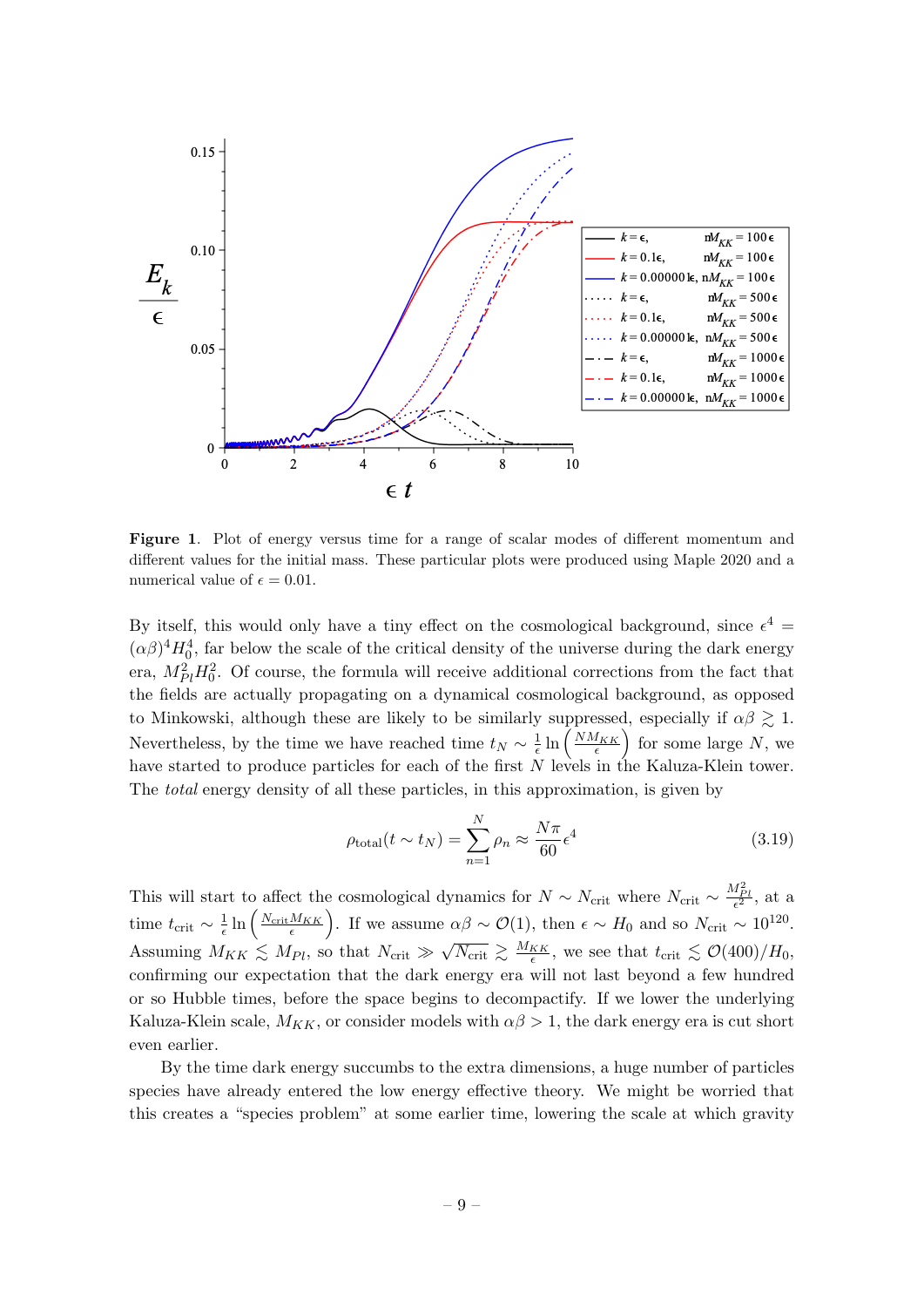becomes strongly coupled. However, for  $N < N_{\text{crit}}$  species, the scale of strong coupling scales as  $\Lambda_{QG} \sim M_{Pl}/\sqrt{N} > H_0$ . In other words, four-dimensional gravity does not become strongly coupled on cosmological scales prior to  $t_{\text{crit}}$ , at which point the effective four-dimensional description breaks down anyway.

As emphasized earlier, everything we are saying is only relevant to cosmological dynamics. On shorter scales, for example in the lab or in the solar system, the quintessence field may be displaced from its cosmological value, so much so that the Kaluza-Klein tower remains heavy and decoupled from the low energy physics. Indeed, if quintessence is coupled to matter with gravitational strength, such a displacement is likely to be necessary in order to avoid fifth force constraints [\[52–](#page-13-15)[54\]](#page-13-16). It would certainly be interesting to investigate the implications of this in more detail.

### <span id="page-10-0"></span>4 Discussion

In this paper, we have argued that string theory compactifications consistent with swampland constraints automatically prevent the dark energy era from extending beyond a few hundred Hubble times. This alleviates the coincidence problem to some degree, inasmuch as we now have as much as a percentage chance of finding ourselves in the first e-fold of acceleration. Our conclusions draw on two key features of string compactifications: (i) the scarcity (absence?) of stable de Sitter vacua, suggesting that most dark energy models will be driven by a quintessence field in slow roll [\[38,](#page-13-10) [40\]](#page-13-11); (ii) the accumulation of a large number light states as the field rolls off towards infinity [\[29,](#page-12-17) [32–](#page-13-3)[34\]](#page-13-4). Generically, the dynamics is such that the descending tower of light states induces a cosmological phase transition, bringing the dark energy era to a conclusion. We were able to demonstrate this explicitly with a toy model, whereby particle creation in the Kaluza-Klein sector starts to overwhelm the cosmological background within a few hundred Hubble times. This suggests we might even think of dark energy as opening the door to the decompactification of spacetime!

From this stringy perspective, it seems that the cosmological coincidence is readily reduced to one part in  $\mathcal{O}(100)$  but can we do any better? Can we exploit the distance conjecture to bring the odds even further in? One speculative possibility is to consider dark energy a consequence of clockwork dynamics [\[56\]](#page-13-17). The clockwork construction allows for the existence of a naturally light dark energy field, in a theory with uniquely high scale couplings. But the set-up is brittle. After the dark energy field has moved just a single Planck unit, we could imagine a tower of states contaminating the high scale physics and the spoiling the clockwork dynamics. Without the clockwork, the dark energy dynamics should also be spoilt. Whilst this idea is appealing we have not been able to identify a stringy realisation of the clockwork dark energy model, at least within the context of perturbative type IIA and IIB supergravity [\[57\]](#page-13-18).

Finally, it is natural to ask what would happen if we applied the same analysis to early universe inflation at a much higher scale than quintessence. Because the Kaluza-Klein tower does not need to descend as far to contaminate the inflationary background, the inflaton excursion is limited to just a few Planck units. As a result, we would conclude that, generically, inflation should not extend beyond a few efolds. This seems problematic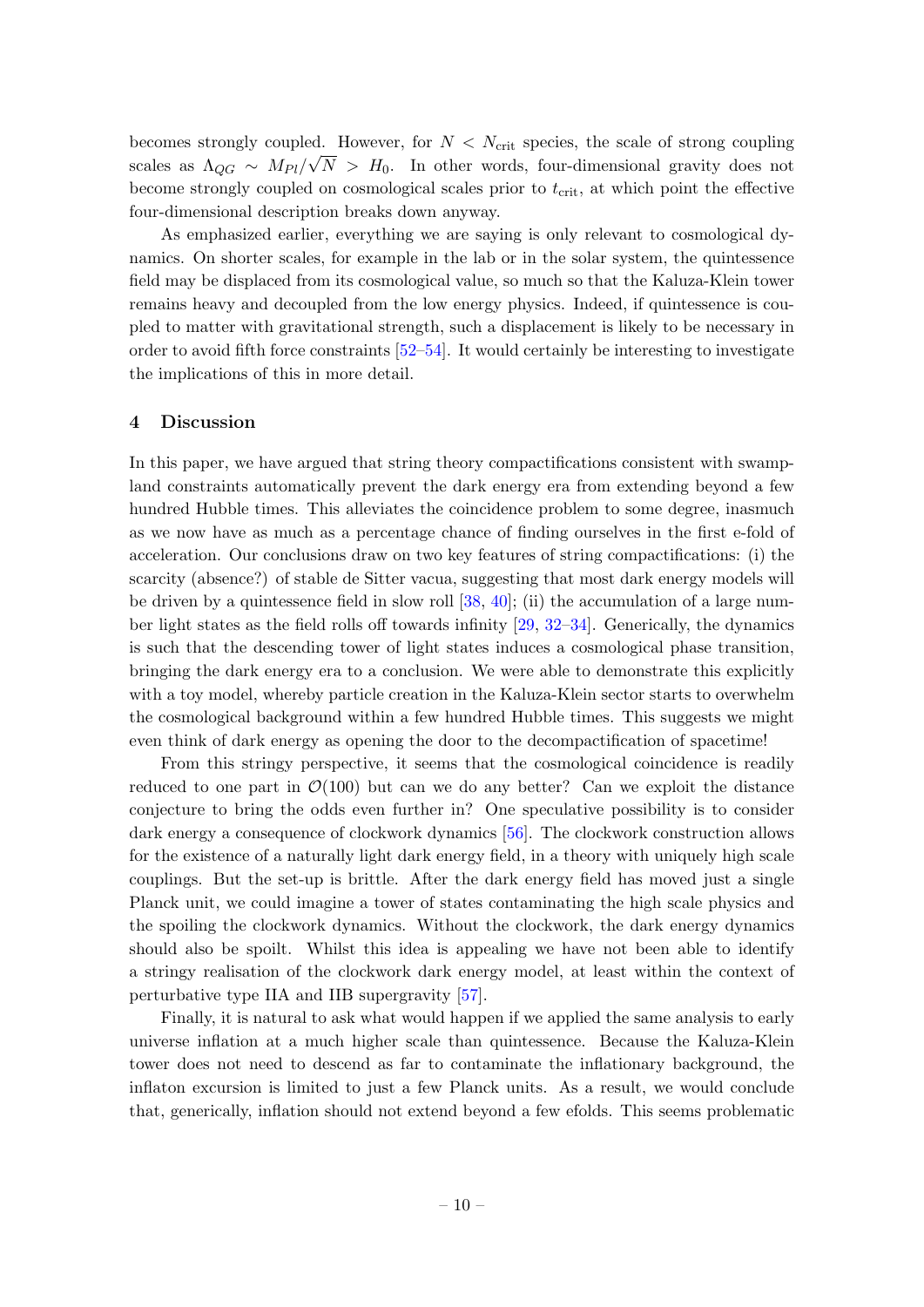since inflation must last for at least 50 efolds in order to address the horizon problem. Of course, these concerns aren't new - it is well known that early universe inflation is in some tension with the swampland constraints [\[35\]](#page-13-0).

An alternative approach could be to consider the axions as inflaton candidates, as opposed to the saxions described above. However, these models are also in tension with the swampland programme and in particular with the axionic weak gravity conjecture (aWGC) [\[58\]](#page-14-3). The aWGC implies the existence of at least one instanton coupling electrically to an axion such that  $f \times S_{int} \leq M_{Pl}$ , where f is the axion decay constant and  $S_{inst}$  is the instanton action. If the instanton couples to the inflaton, which requires a super-Planckian field range,  $S_{\text{inst}} < 1$  and we lose parametric control of the low-energy theory. We can get around this by assuming the existence of heavy spectator axions that do not contribute to the inflationary dynamics and that satisfy the aWGC bound. However, stronger forms of the aWGC claim that spectator axions are not enough, imposing further hurdles on axion inflation models which remain unsolved [\[59–](#page-14-4)[62\]](#page-14-5).

Clearly inflation presents a different challenge to the string model builders than quintessence. However, we can tentatively speculate that aspects of the swampland programme, and the de Sitter conjecture in particular, may conservatively be taken as as an indication of what to expect from a generic model of a scalar field in string theory, as opposed to a hard and fast rule. With this perspective, inflation would be cut short in a generic model, but there may be rare models allowing for many more efoldings. With anthropic reasoning, we can then argue that it was necessary for our universe to explore these rare models in order to grow large. For quintessence, the story is different. We cannot make the same anthropic arguments in favour of a rare model of quintessence that is long lived, so we are drawn instead to scenarios satisfying the constraints  $(2.2)$  and  $(2.3)$ . If quintessence scenarios satisfying these constraints can be found they will imply that the future of our universe should not last for more than a hundred or so Hubble times.

#### Acknowledgments

A.P is funded by an STFC Consolidated Grant and F.C by a University of Nottingham studentship. We would like to thank Michele Cicoli and Francisco G. Pedro for invaluable discussions.

#### References

- <span id="page-11-0"></span>[1] S. Perlmutter et al. [Supernova Cosmology Project], Astrophys. J. 517 (1999), 565-586 [arXiv:astro-ph/9812133 [astro-ph]].
- <span id="page-11-1"></span>[2] A. G. Riess et al. [Supernova Search Team], Astron. J. 116 (1998) 1009 [astro-ph/9805201].
- <span id="page-11-2"></span>[3] N. Aghanim et al. [Planck Collaboration], arXiv:1807.06209 [astro-ph.CO].
- <span id="page-11-3"></span>[4] E. J. Copeland, M. Sami and S. Tsujikawa, Int. J. Mod. Phys. D 15 (2006) 1753 [hep-th/0603057].
- <span id="page-11-4"></span>[5] W. de Sitter, Mon. Not. Roy. Astron. Soc. 78 (1917), 3-28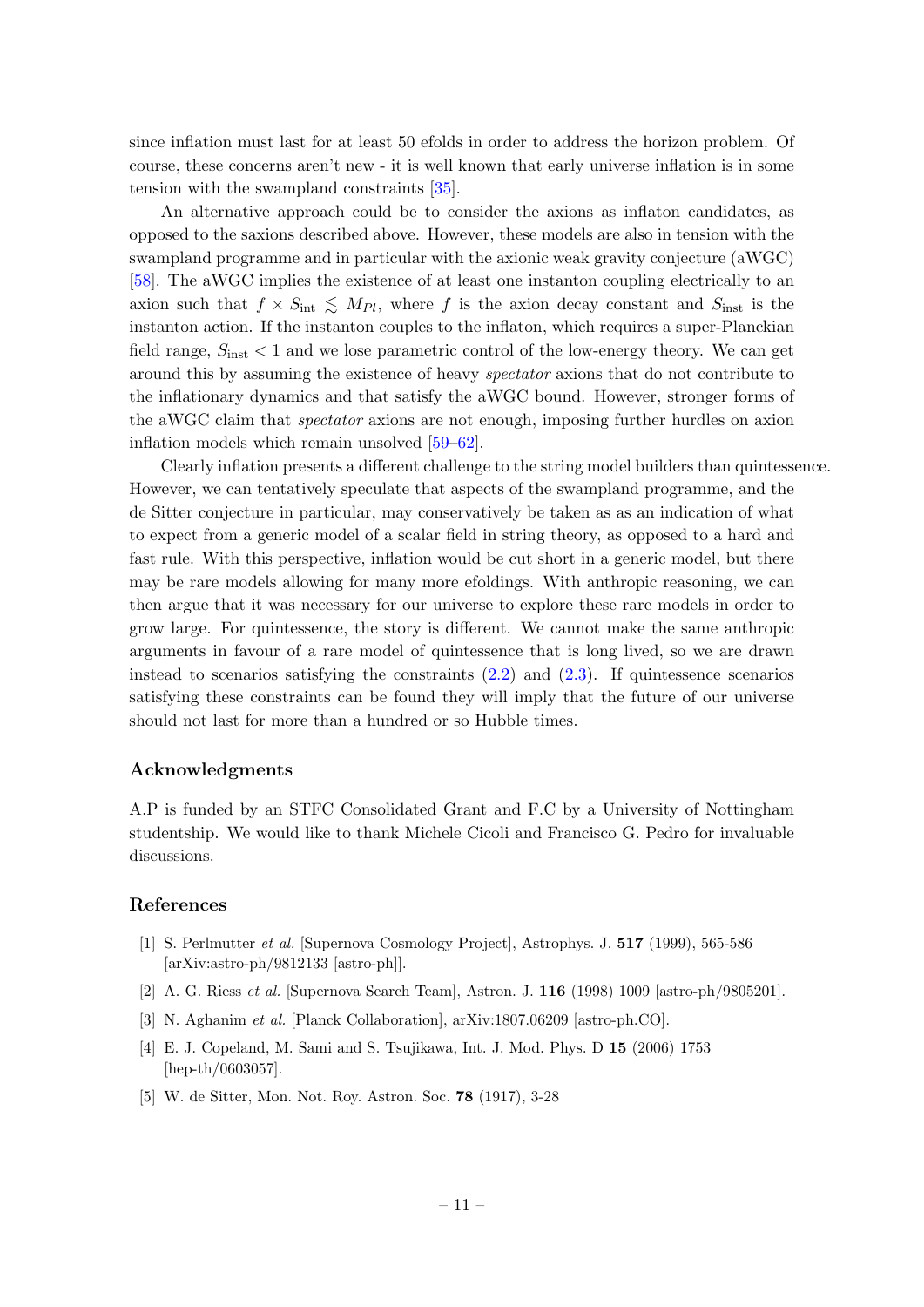- <span id="page-12-0"></span>[6] P. J. E. Peebles and B. Ratra, Astrophys. J. Lett. 325 (1988), L17
- [7] B. Ratra and P. J. E. Peebles, Phys. Rev. D 37 (1988), 3406
- <span id="page-12-1"></span>[8] R. R. Caldwell, R. Dave and P. J. Steinhardt, Phys. Rev. Lett. 80 (1998), 1582-1585 [arXiv:astro-ph/9708069 [astro-ph]].
- <span id="page-12-2"></span>[9] S. Weinberg, Rev. Mod. Phys. 61, 1 (1989).
- [10] J. Polchinski, hep-th/0603249.
- [11] C. P. Burgess, arXiv:1309.4133 [hep-th].
- <span id="page-12-3"></span>[12] A. Padilla, arXiv:1502.05296 [hep-th].
- <span id="page-12-4"></span>[13] P.J. Steinhardt, Critical Problems in Physics, edited by V.L. Fitch and R. Marlow (Princeton University Press, Princeton, 1997)
- <span id="page-12-5"></span>[14] I. Zlatev, L. M. Wang and P. J. Steinhardt, Phys. Rev. Lett. 82 (1999), 896-899 [arXiv:astro-ph/9807002 [astro-ph]].
- <span id="page-12-6"></span>[15] H. E. S. Velten, R. F. vom Marttens and W. Zimdahl, Eur. Phys. J. C 74 (2014) no.11, 3160 [arXiv:1410.2509 [astro-ph.CO]].
- <span id="page-12-7"></span>[16] F. C. Adams and G. Laughlin, Rev. Mod. Phys. 69 (1997), 337-372 [arXiv:astro-ph/9701131 [astro-ph]].
- <span id="page-12-8"></span>[17] J. Garriga, M. Livio and A. Vilenkin, Phys. Rev. D 61 (2000), 023503 [arXiv:astro-ph/9906210 [astro-ph]].
- [18] S. Weinberg, [arXiv:astro-ph/0005265 [astro-ph]].
- [19] S. A. Bludman, Nucl. Phys. A 663 (2000), 865-868 [arXiv:astro-ph/9907168 [astro-ph]].
- <span id="page-12-9"></span>[20] A. Barreira and P. P. Avelino, Phys. Rev. D 83 (2011), 103001 [arXiv:1103.2401 [astro-ph.CO]].
- <span id="page-12-10"></span>[21] C. Armendariz-Picon, V. F. Mukhanov and P. J. Steinhardt, Phys. Rev. Lett. 85 (2000), 4438-4441 [arXiv:astro-ph/0004134 [astro-ph]].
- [22] C. Armendariz-Picon, V. F. Mukhanov and P. J. Steinhardt, Phys. Rev. D 63 (2001), 103510 [arXiv:astro-ph/0006373 [astro-ph]].
- <span id="page-12-11"></span>[23] M. Malquarti, E. J. Copeland and A. R. Liddle, Phys. Rev. D 68 (2003), 023512 [arXiv:astro-ph/0304277 [astro-ph]].
- <span id="page-12-12"></span>[24] R. J. Scherrer, Phys. Rev. D 71 (2005), 063519 [arXiv:astro-ph/0410508 [astro-ph]].
- <span id="page-12-13"></span>[25] P. P. Avelino, Phys. Lett. B 611 (2005), 15-20 [arXiv:astro-ph/0411033 [astro-ph]].
- <span id="page-12-14"></span>[26] N. Kaloper and A. Padilla, Phys. Rev. Lett. 114 (2015) no.10, 101302 [arXiv:1409.7073 [hep-th]].
- <span id="page-12-15"></span>[27] C. Vafa, [arXiv:hep-th/0509212 [hep-th]].
- [28] N. Arkani-Hamed, L. Motl, A. Nicolis and C. Vafa, JHEP 06 (2007), 060 [arXiv:hep-th/0601001 [hep-th]].
- <span id="page-12-17"></span>[29] H. Ooguri and C. Vafa, Nucl. Phys. B 766 (2007), 21-33 [arXiv:hep-th/0605264 [hep-th]].
- [30] E. Palti, Fortsch. Phys. 67 (2019) no.6, 1900037 [arXiv:1903.06239 [hep-th]].
- <span id="page-12-16"></span>[31] T. D. Brennan, F. Carta and C. Vafa, PoS TASI2017 (2017), 015 [arXiv:1711.00864 [hep-th]].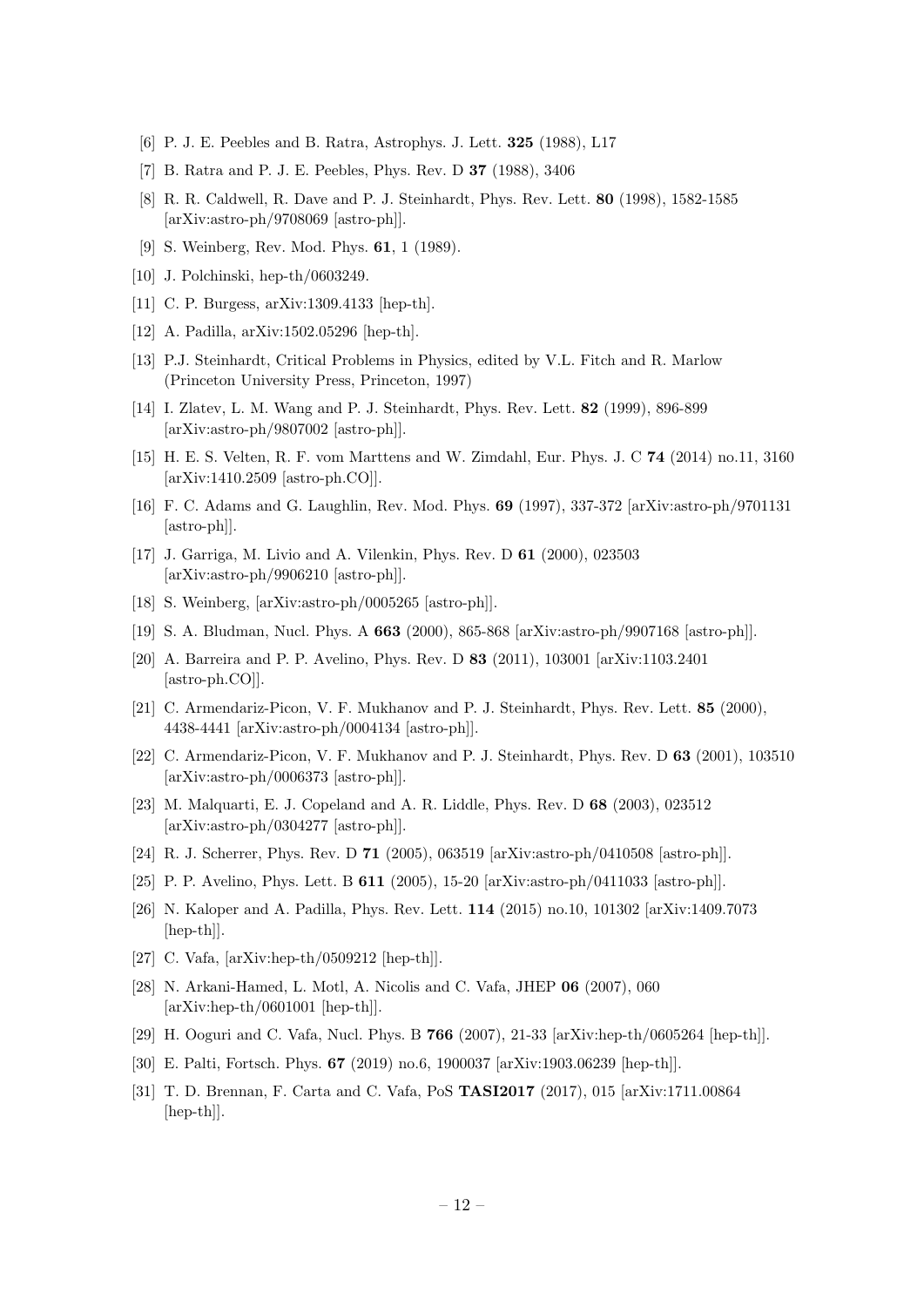- <span id="page-13-3"></span>[32] D. Klaewer and E. Palti, JHEP 01 (2017), 088 [arXiv:1610.00010 [hep-th]].
- [33] T. W. Grimm, E. Palti and I. Valenzuela, JHEP 08 (2018), 143 [arXiv:1802.08264 [hep-th]].
- <span id="page-13-4"></span>[34] R. Blumenhagen, D. Kläwer, L. Schlechter and F. Wolf, JHEP 06 (2018), 052 [arXiv:1803.04989 [hep-th]].
- <span id="page-13-0"></span>[35] P. Agrawal, G. Obied, P. J. Steinhardt and C. Vafa, Phys. Lett. B 784 (2018), 271-276 [arXiv:1806.09718 [hep-th]].
- <span id="page-13-1"></span>[36] R. J. Scherrer, Phys. Lett. B 798 (2019), 134981 [arXiv:1907.11293 [gr-qc]].
- <span id="page-13-2"></span>[37] A. Ijjas and P. J. Steinhardt, Phys. Lett. B 795 (2019), 666-672 [arXiv:1904.08022 [gr-qc]].
- <span id="page-13-10"></span>[38] G. Obied, H. Ooguri, L. Spodyneiko and C. Vafa, [arXiv:1806.08362 [hep-th]].
- [39] S. K. Garg and C. Krishnan, JHEP 11 (2019), 075 [arXiv:1807.05193 [hep-th]].
- <span id="page-13-11"></span>[40] H. Ooguri, E. Palti, G. Shiu and C. Vafa, Phys. Lett. B 788 (2019), 180-184 [arXiv:1810.05506 [hep-th]].
- <span id="page-13-5"></span>[41] F. Baume and E. Palti, JHEP 08 (2016), 043 [arXiv:1602.06517 [hep-th]].
- [42] A. Hebecker, P. Henkenjohann and L. T. Witkowski, JHEP 12 (2017), 033 [arXiv:1708.06761 [hep-th]].
- <span id="page-13-6"></span>[43] M. Cicoli, D. Ciupke, C. Mayrhofer and P. Shukla, JHEP 05 (2018), 001 [arXiv:1801.05434 [hep-th]].
- <span id="page-13-7"></span>[44] R. Blumenhagen, I. Valenzuela and F. Wolf, JHEP 07 (2017), 145 [arXiv:1703.05776 [hep-th]].
- [45] B. Heidenreich, M. Reece and T. Rudelius, Phys. Rev. Lett. 121 (2018) no.5, 051601 [arXiv:1802.08698 [hep-th]].
- [46] A. Landete and G. Shiu, Phys. Rev. D 98 (2018) no.6, 066012 d[arXiv:1806.01874 [hep-th]].
- [47] S. J. Lee, W. Lerche and T. Weigand, JHEP 10 (2018), 164 [arXiv:1808.05958 [hep-th]].
- <span id="page-13-8"></span>[48] R. Blumenhagen, PoS CORFU2017 (2018), 175 [arXiv:1804.10504 [hep-th]].
- <span id="page-13-13"></span>[49] V. Mukhanov and S. Winitzki, "Introduction to quantum effects in gravity."
- <span id="page-13-12"></span>[50] F. Cunillera and A. Padilla, In preparation.
- <span id="page-13-14"></span>[51] M. Abramowitz and I. Stegun, "Handbook of Mathematical Functions with Formulas, Graphs, and Mathematical Tables."
- <span id="page-13-15"></span>[52] J. Khoury and A. Weltman, Phys. Rev. Lett. 93 (2004), 171104 [arXiv:astro-ph/0309300 [astro-ph]].
- [53] J. Khoury and A. Weltman, Phys. Rev. D 69 (2004), 044026 [arXiv:astro-ph/0309411 [astro-ph]].
- <span id="page-13-16"></span>[54] A. Padilla, E. Platts, D. Stefanyszyn, A. Walters, A. Weltman and T. Wilson, JCAP 03 (2016), 058 [arXiv:1511.05761 [hep-th]].
- <span id="page-13-9"></span>[55] A. Font, A. Herráez and L. E. Ibáñez, JHEP 08 (2019), 044 [arXiv:1904.05379 [hep-th]].
- <span id="page-13-17"></span>[56] L. Bordin, F. Cunillera, A. Lehébel and A. Padilla, Phys. Rev. D 101 (2020), 085012 [arXiv:1912.04905 [hep-th]].
- <span id="page-13-18"></span>[57] F. Cunillera and A. Padilla, In preparation.